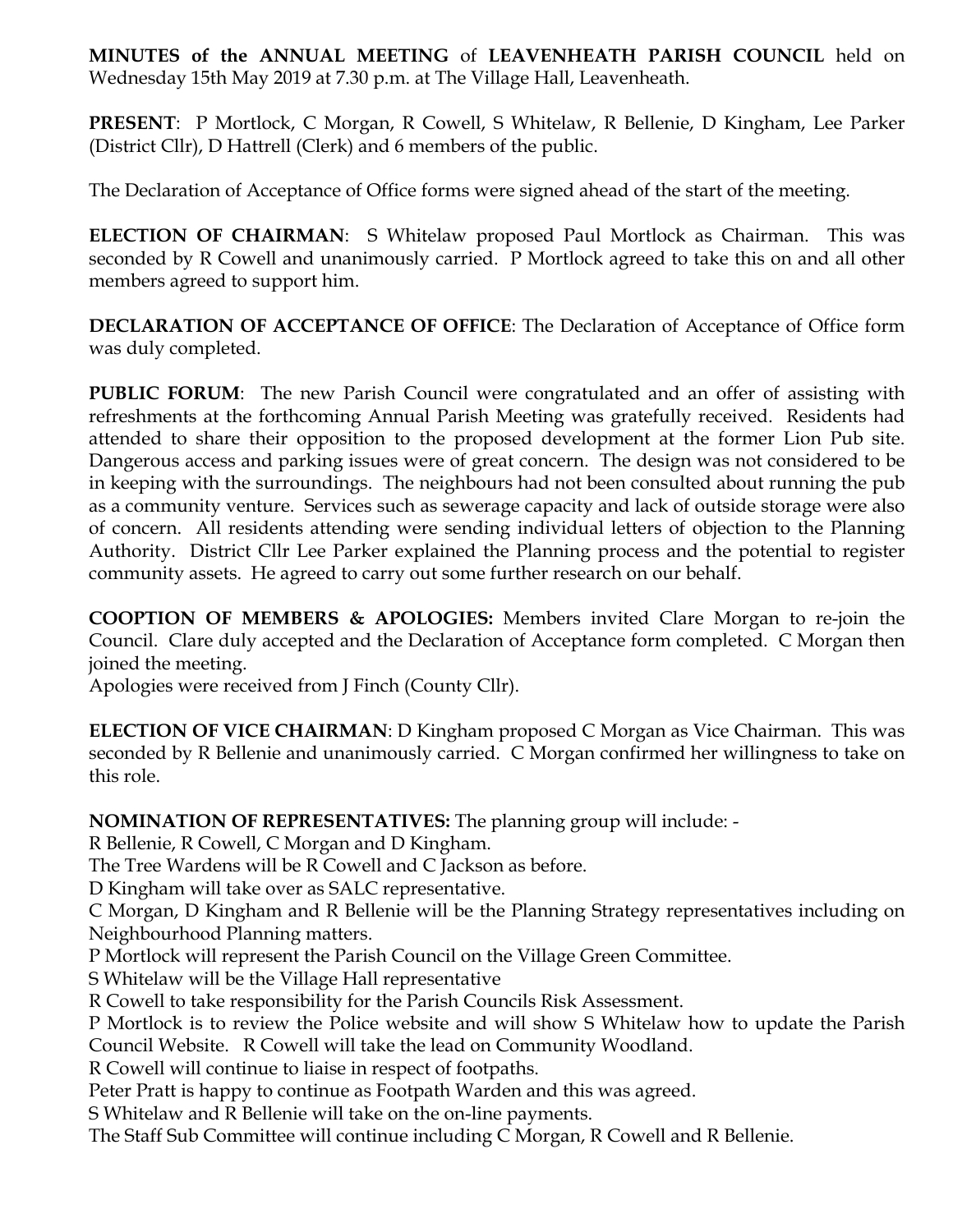**DECLARATION OF INTEREST:** R Cowell declared an interest in the Lion Planning item.

**APPROVAL OF MINUTES OF 3rd APRIL 2018:** These were accepted as a true record.

**MATTERS ARISING FROM THE MINUTES:** D Kingham confirmed he has actioned the Designated Boundary for the Neighbourhood Planning process. Everyone thanked D Kingham for following this through.

## **UNRESOLVED ITEMS LIST:**

The outstanding items were discussed as follows: -

1) The Lake Walk - Progress is being chased regularly. Activity was previously observed, however, work seemed to have stopped recently and was being chased again.

2) A134 Crossing (Royston Wood/Plough Lane) - J Finch had continued to press for a yellow background making the warning signs more visible to motorists. He has achieved this subject to the cost being met, which was to be discussed under finance. He has potentially reduced the cost to £1250, as the existing posts will be used if suitable. It was agreed to seek cooperation from a nearby landowner to cut back the gorse encroaching the verge and therefore visibility of this crossing point.

3) Speed on Stoke Road - J Finch had raised the issues with County Council Engineers. They did not see this as priority. Various factors were discussed including accidents at the location, camber on the bend and increasing traffic volumes due to the Konings expansion plans. It was agreed to continue to monitor and raise concerns. The availability of a crash map was discussed covering the past 20 years, however, not all accidents are reported.

4) Public Open Space path A134 to Maple Way - This path is maintained by Babergh District Council. R Cowell reported rotted wooden sleepers at the A134 entrance. District Cllr L Parker agreed to report. R Cowell was to send a photograph to L Parker - **Action R Cowell**.

**BABERGH DISTRICT COUNCIL REPORT:** Cllr Lee Parker attended and confirmed the District Council have not met since the Elections. He was delighted to have been elected. He will provide written reports to the Parish Council Meeting and attend every 2 months as Newton Parish Council Meet on the same night. He was taking actions away with him regarding the damaged wooden sleeper on the POS path, the Lion planning and information about registering Community Assets.

**POLICE REPORT**: There was no report, however, P Mortlock had provided a link showing our crime figures that can be accessed from our website. There were 3 reports for March this year.

**SUFFOLK COUNTY COUNCIL REPORT:** Cllr James Finch was unable to attend and had provided a report confirming more than 98% of pupils receive a preferred primary school, the new school travel policy is starting this September and volunteers are being sought to raise awareness and provide support to those experiencing domestic abuse. Further Fostering and Adoption drop in sessions are arranged.

An extension of 15 minutes was agreed to complete the meeting.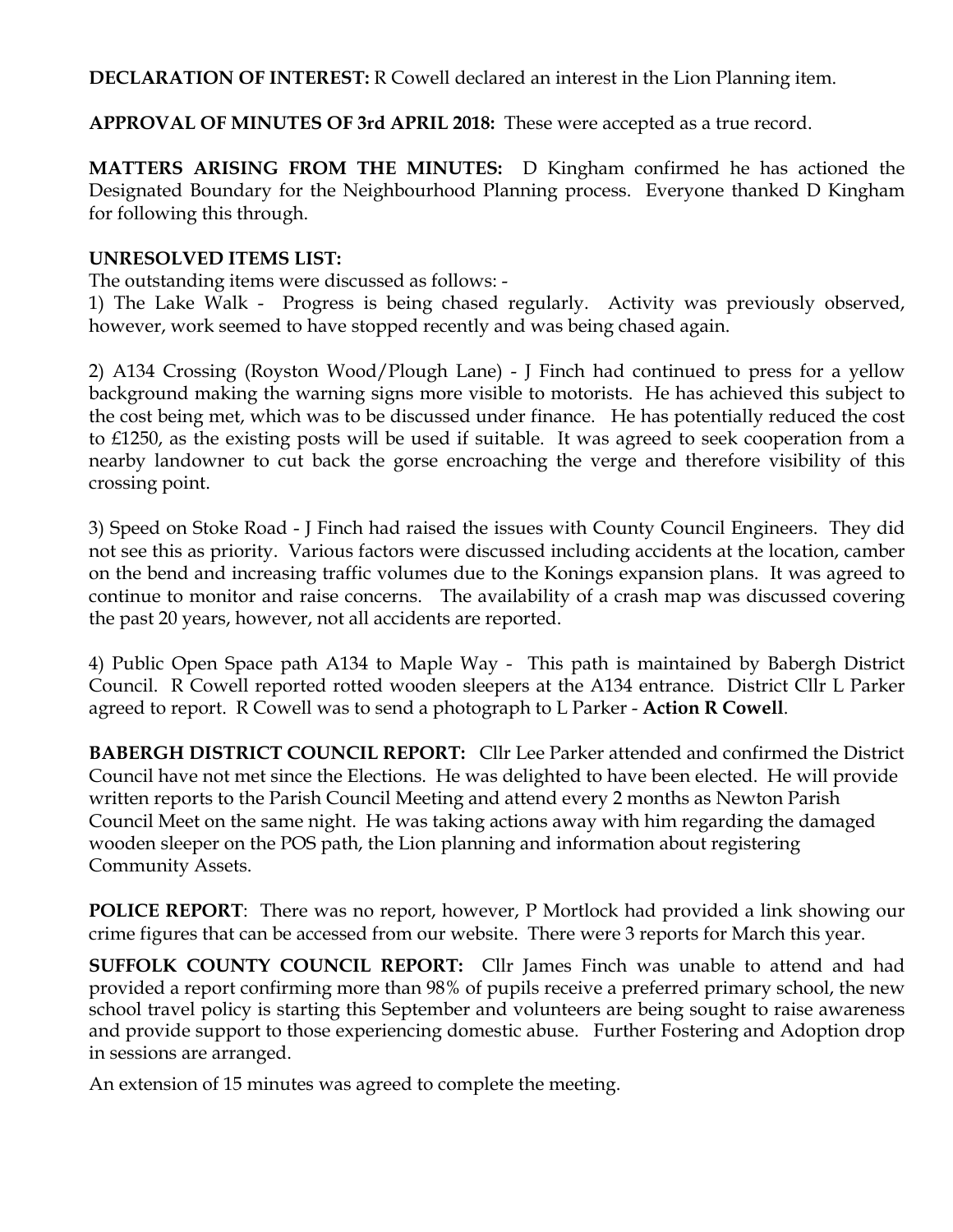**CORRESPONDENCE:** The report had been issued ahead of the meeting and key areas were discussed. The approach from the Cubs/Scouts in relation to poo bag dispensers was discussed. Trials were agreed on the Village Green and near the Old Road bus stop. A question was raised as to whether the Cubs/ Scouts were intending to refill the dispensers with new bags when they are empty. It was agreed for the Clerk to agree to the trial and ask the question - **Action Clerk.** 

**HIGHWAYS**: Two reports had been made to County Highways on-line between meetings due to reports from residents. It was agreed to provide details to the residents concerned - **Action Clerk**.

**FINANCE:** The bank balances as at 30th April 2019 were **£39079.08** in the Community Account, **£15433.19** in the Reserve Account making a total of **£54512.27**.

The End of Year Accounts were proposed as a true record by R Cowell, seconded by R Bellenie and unanimously carried. We qualify to be exempt from the External Audit again this year as our Income/or Expenditure each do not exceed £25,000. The relevant forms will be presented to the June Meeting. The Internal Audit is booked for early July. The Insurance renewal still within the Long Term Agreement has been received. This will be included with the June payments.

The Sub Committee of the Village Green Committee formed to raise money to upgrade the play equipment and to take on some on-going maintenance was discussed. The Clerk advised that some grant providers require an Auditable body such as a Parish Council to pay grants to. It was agreed for the Clerk to check with SALC the best arrangement for the Village Green Sub Committee including banking - **Action Clerk**.

**The following were paid on 1st May as agreed ahead of changing authorisers: -**

| Funds Tr     | 600.00   | Pete Irving Tree Serv.   | Tree Work                 |
|--------------|----------|--------------------------|---------------------------|
| Funds Tr     | 445.60   | D K Hattrell             | Clerk's Salary            |
| Funds Tr     | 100.40   | Inland Revenue Only      | Clerk's deductions        |
| Funds Tr     | 169.13   | <b>SCC</b> - Pension ACC | Clerk's Pension           |
| Funds Tr     | 267.60   | Tree & Lawn Co Ltd       | Village Green Maintenance |
| <b>Total</b> | £1582.73 |                          |                           |

**REPORTS FROM ORGANISATIONS AND REPRESENTATIVES:** Reports were given from the Village Hall, Village Green and the Community Woodland. The play mound is being taken down for safety reasons. In relation to Community Woodland, some Spanish blue bells have been removed and a bug hotel installed in Rowley Wood.

**IDEAS TO IMPROVE THE VILLAGE:** Nothing was raised.

**ARRANGEMENTS FOR THE ANNUAL PARISH MEETING**: The refreshments were being organised. All to arrive by 7.00 p.m. ready for the 7.30 p.m. start. The Clerk was to issue the Agenda and Minutes early the following week - **Action Clerk**. Members agreed to assist with the delivery of the flyer, which has been paid for by our payment on Account. S Whitelaw will collate the flyers - **Action S Whitelaw and all.**

**REPORTS AND QUESTIONS FROM CHAIRMAN AND MEMBERS**: Nothing was raised.

The meeting closed at **9.31 p.m**.

## **Planning Meeting on 15th May 2019**

The following decisions were advised from the Planning Authority:-